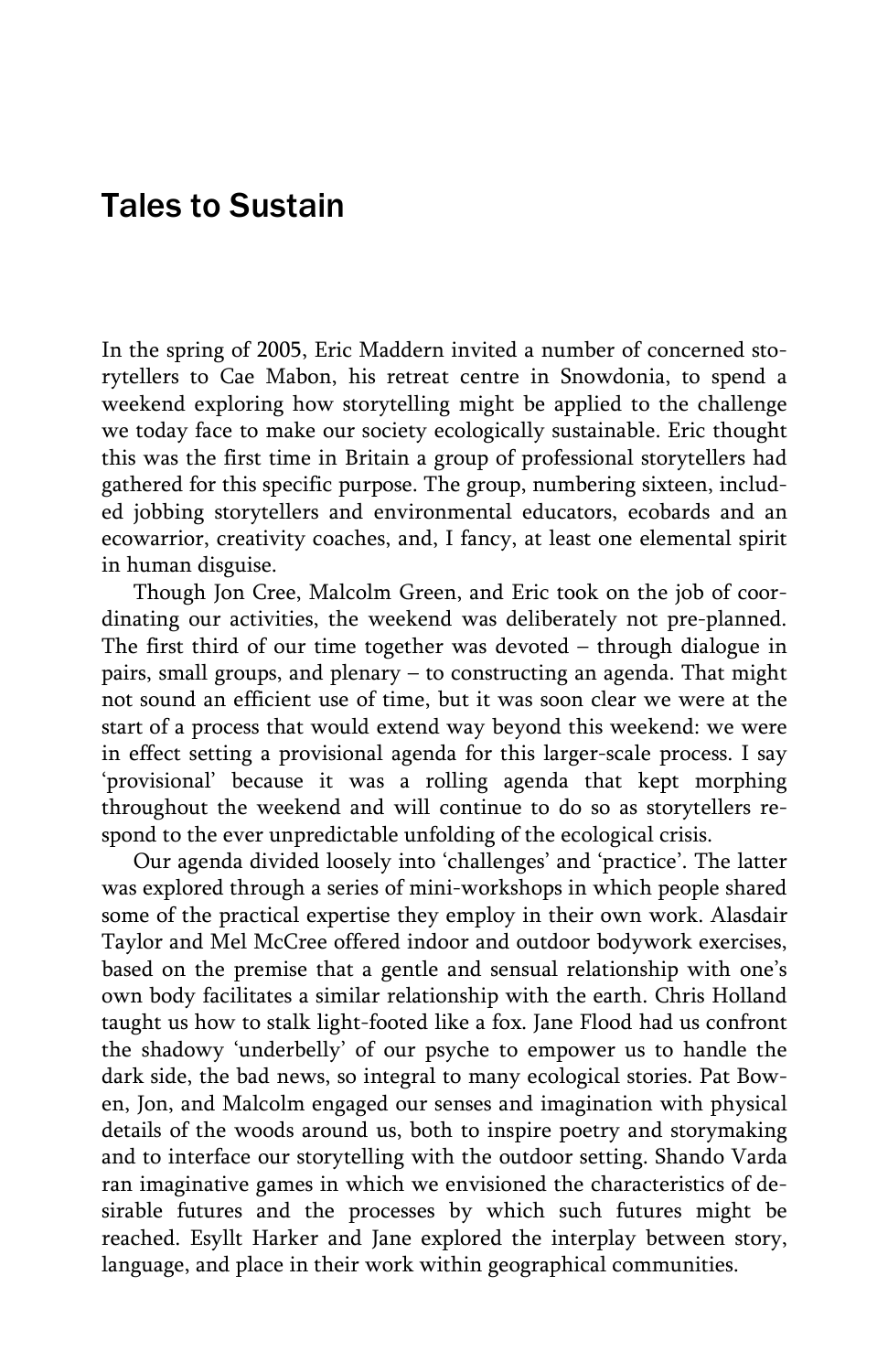The 'challenges' were examined by discussion: What do we mean by 'sustainability' in the present context of ecological crisis? What should be the role of the storyteller in furthering a sustainability agenda? How do we construct stories that provoke questions about sustainability? How might storytelling be used to raise issues of sustainability with influential decision-makers? The question about the storyteller's role stirred debate about the desirability of loading stories with any kind of agenda. David Metcalfe articulated the point that everyone's storytelling is inevitably coloured by the values they hold – some kind of agenda will be implicit, whether or not you're conscious of it – yet, in delicate tension with this, stories don't need to be didactic, or even *about* sustainability, to convey through metaphor the values associated with sustainability. In one team's effort to construct a story that raises questions of sustainability, Malcolm was keen that we should fashion a story that was directly challenging to ourselves, and people like ourselves, rather than one that pointed a finger at people who were, for us, 'other', such as youths or corporate shareholders.

 The sharing of actual stories, many but not all with ecological themes, took place during evening sessions in the roundhouse. One night Eric invited us to contribute true stories, fortunate and unfortunate, about the state of the earth. The most heart-rending tale that night – Chris Smith's account of an Arab family's suffering in Israel – might, at first, seem unconnected with sustainability, but, when you think about it, Israeli–Palestinian conflict has ecological roots in the competition for fertile land. The third night, Eric compèred a cracking session in which nearly everyone performed and then we sang old songs while David and Eric took turns on guitar. There was a wonderful feeling of togetherness, the kind of collective experience that, so long as it doesn't become exclusive, people need more of to strengthen us to grapple with the ecological crisis in a civilised, cooperative way.

 The need for fellowship in the face of that challenge was one reason I valued this gathering. Most of us were keen to remain in touch and to meet again a year hence to exchange more stories and more theory and practice. Some felt inspired to enhance the green dimension of their storytelling. Others began to hatch plans for a larger sustainability-centred event open to the public.

 The venue of Cae Mabon – the trees and rushing stream so powerful a presence and the centre's hand-built accommodation and compost loo providing practical insight into what a more sustainable way of life might be like – conferred some consistency between what we were talking about and our lived experience that weekend. The enfolding woods dispelled one's sense of the normality of urban life. When we walked in pairs to share deep thoughts, a gentle snowfall through the trees trans-